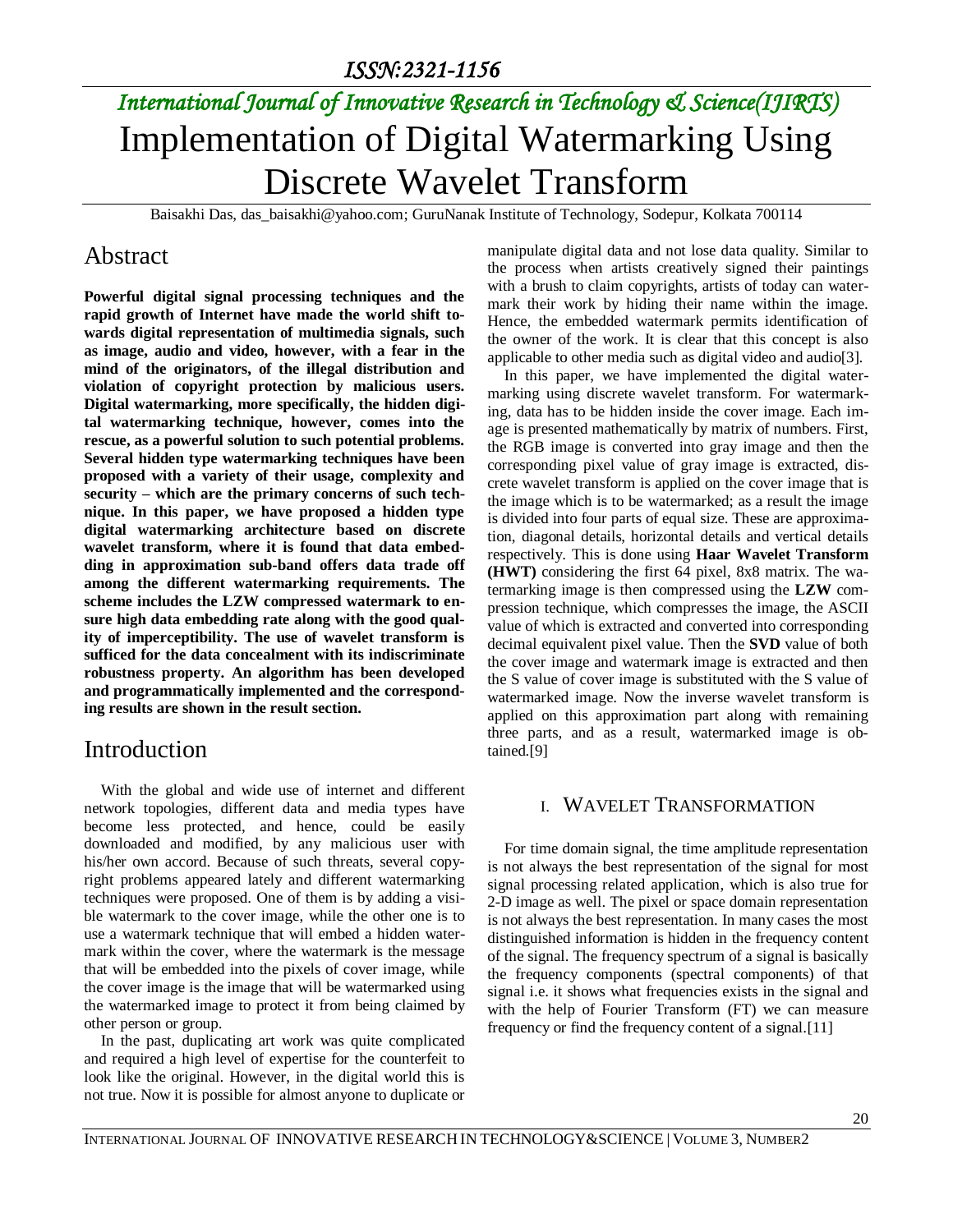## *International Journal of Innovative Research in Technology & Science(IJIRTS)*

# *A. Fourier Transform and Fast Fourier*

### *Transform*

The FT is a reversible transform, i.e. it allows going back and forward between the raw and processed (transformed) signals but, only either of them is available at any given space (time). That is no frequency information available in the space (time)- domain signal, and no time information is available in the Fourier transformed signal. [1]

However, the other alternative, viz., the fast Fourier transform (FFT) is an efficient [algorithm](http://en.wikipedia.org/wiki/Algorithm) to compute the [discrete](http://en.wikipedia.org/wiki/Discrete_Fourier_transform)  [Fourier transform](http://en.wikipedia.org/wiki/Discrete_Fourier_transform) (DFT) and it's inverse, as well. A DFT decomposes a [sequence](http://en.wikipedia.org/wiki/Sequence) of values into components of different frequencies. This operation is useful in many fields, but computing it directly from the definition is often too slow to be practical. An FFT is a way to compute the same result more quickly: computing a DFT of *N* points in the obvious way, using the definition, takes  $O(N^2)$  arithmetical operations, while an FFT can compute the same result in only O(*N* log *N*) operations. The difference in speed can be substantial, especially for long data sets where *N* may be in the thousands or millions—in practice, the computation time can be reduced by several [orders of magnitude](http://en.wikipedia.org/wiki/Orders_of_magnitude) in such cases, and the improvement is roughly [proportional to](http://en.wikipedia.org/wiki/Proportionality_%28mathematics%29) *N*/log(*N*). The most well known FFT algorithms depend upon th[e factoriza](http://en.wikipedia.org/wiki/Factorization)[tion](http://en.wikipedia.org/wiki/Factorization) of *N*, but (contrary to popular misconception) there are FFTs with O(*N* log *N*) [complexity](http://en.wikipedia.org/wiki/Computational_complexity_theory) for all *N*, even for [prime](http://en.wikipedia.org/wiki/Prime_number) *N*. Many FFT algorithms only depend on the fact that ė is an  $N<sup>th</sup>$  primitive root of unity, and thus can be applied to analogous transforms over any [finite field,](http://en.wikipedia.org/wiki/Finite_field) such as [number-theoretic transforms.](http://en.wikipedia.org/wiki/Number-theoretic_transform) Since the inverse DFT is the same as the DFT, but with the opposite sign in the exponent and a 1/*N* factor, any FFT algorithm can easily be adapted for it.[7]

### *B. Continuous Wavelet Transform (CWT)*

The space (time) frequency resolution problems are results of a physical phenomenon, the Heisenberg's Uncertainty Principle, and exist regardless of the transform used. But it is possible to analyze any signal by using an approach called Multi Resolution Analysis (MRA). MRA is defined to give good space (time) resolution and poor frequency resolution at higher frequencies and poor space (time) resolution and good frequency resolution at low frequencies. This philosophy has been taken into account in the Continuous Wavelet Transform.

The Continuous Wavelet Transform is developed as an alternative approach to the STFT to overcome the resolution problem in a similar way (signal is multiplied with a function, the wavelet, similar to window function of STFT) but major differences of CWT & STFT are as follows:

Negative frequency components are absent,

Sine or Cosine waves are not taken as the basis function, Width of window is changed as transform is calculated for every single spectral component.[12]

The continuous transform is defined as follows:

 $CWT \chi^{\Psi}(a,b) = \int f(t) (1/\sqrt{(|a|)}) \Psi^*(t-b)/a) dt, \propto$ 

The transformed signal is a function of two variables, a and b, the translation and scale/ dilation parameters respectively.  $\Psi(t)$  is a transforming function and is called the mother wavelet.

As mentioned before the CWT maps a one-dimensional signal to a two-dimensional time-scale joint representation that is highly redundant. The time-bandwidth product of the CWT is the square of that of the signal and for most applications, which seek a signal description with as few components as possible, this is not efficient. To overcome this problem *discrete wavelets* have been introduced. Discrete wavelets are not continuously scalable and translatable but can only be scaled and translated in discrete steps. This is achieved by modifying the wavelet representation.[10]

$$
\psi_{j,k}(t) = \frac{1}{\sqrt{s_0^j}} \psi \left( \frac{t - k \tau_0 s_0^j}{s_0^j} \right)
$$

#### *C. Haar wavelet Algorithm*

Procedure for Haar Wavelet Transform:

- 1. Find the average of each pair of sample (n/2 avg)
- 2. Find the difference between each average and sample of it was calculated from n/2 differences)
- 3. Fill the first half of the array with averages.
- 4. Fill the second half of the array with differences.
- 5. Repeat the process on the first half of the array. (The array length should be power of 2)

#### *D. The LZW Algorithm*

The LZW coding assigns fixed-length code word to variable length sequence of source symbols but requires no a prior knowledge of probability of occurrence of the symbol to be encoded. LZW coding is conceptually very simple. At the onset of the coding process, a codebook or a "dictionary" containing the source symbol to be coded is constructed. For 8 bit monochromatic image, the first 256 word of the dictionary are assigned to the gray values 0,1,2,….256.As the encoder sequentially examines the image's pixel, gray-level sequence that are not in the dictionary are placed algorithmically determined locations. If the first two pixels of the images are white, for instance, sequence "255-255" might be assigned to location 256 ,the address following the location reserved for gray level 0 through 255.the next time that two consecutive while are encountered, code word 256,the address of the location containing sequence 255-255,is used to represent them. If a 9-bit, 512-word dictionary is employed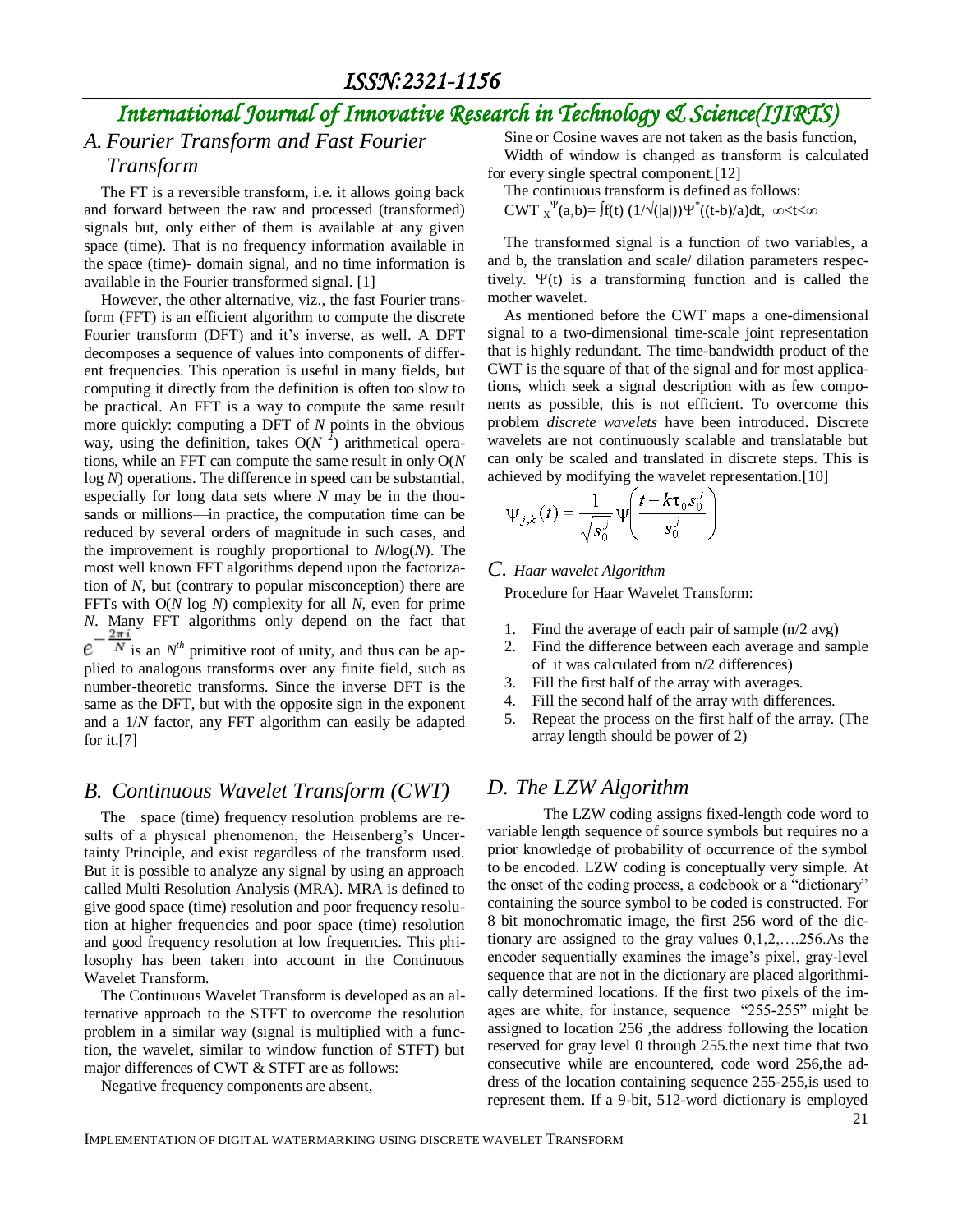## *ISSN:2321-1156*

## *International Journal of Innovative Research in Technology & Science(IJIRTS)*

in the coding process, the original  $(8+8)$  bit that were used to represent the two pixel are replaced by single 9 –bit code word. Clearly, the size of the dictionary is an important system parameter. If it is too small, the detection of matching gray-level sequence will be less likely; if it is too large, the size of the code words will adversely affect compress performance.[8]

### II. THE PROPOSED ALGORITHM

The proposed hidden type watermarking algorithm, which is based on wavelet transform, is stated below.

For Watermarking, data has to be hidden inside the cover image.

- First discrete 2-D Wavelet transformation is applied on this image. As a result the image is divided into four parts of equal size. These are approximation, diagonal details, horizontal details and vertical details.
- LZW compression method is applied on this watermark image. As a result we get the compressed image whose pixel value is extracted.
- Apply the SVD to the Watermarked image and cover image is extracted.
- Now the S value of cover image is substituted with the S value of watermarked image.
- Now the inverse wavelet transform is applied on this approximation part along with remaining three parts and as a result watermarked image is obtained.

For Watermarking, data has to be hidden inside the cover image. Each image is presented mathematically by matrix of numbers .First the RGB image is converted into gray image and then the corresponding pixel value of gray image is extracted, discrete wavelet transform is applied on the cover image that is the image which is to be watermarked; as a result the image is divided into four parts of equal size. These are approximation, diagonal details, horizontal details and vertical details. This is done using Haar wavelet transform considering first 64 pixels, 8X 8 matrix. The watermarking image is then compressed using LZW compression technique, which compresses the image, the ASCII value of which is extracted and converted into corresponding decimal equivalent pixel value. Now the SVD value of both the cover image and watermark image is extracted and then the S value of cover image is substituted with the S value of watermarked image. Now the inverse wavelet transform is applied on this approximation part along with remaining three parts and as a result watermarked image is obtained.[4]



Fig.1 Depicts that some pixel value from the cover image are extracted for DWT

## $\Omega$  $\mathbf{1}$ 5 7  $\overline{2}$ 3 4 6 9 8

Fig.2 Depicts partition of image after Haar Wavelet Transform

### **Schematic and Explanation**

In this project digital watermarking is implemented using discrete wavelet transform.



Fig.3 Watermark embedding technique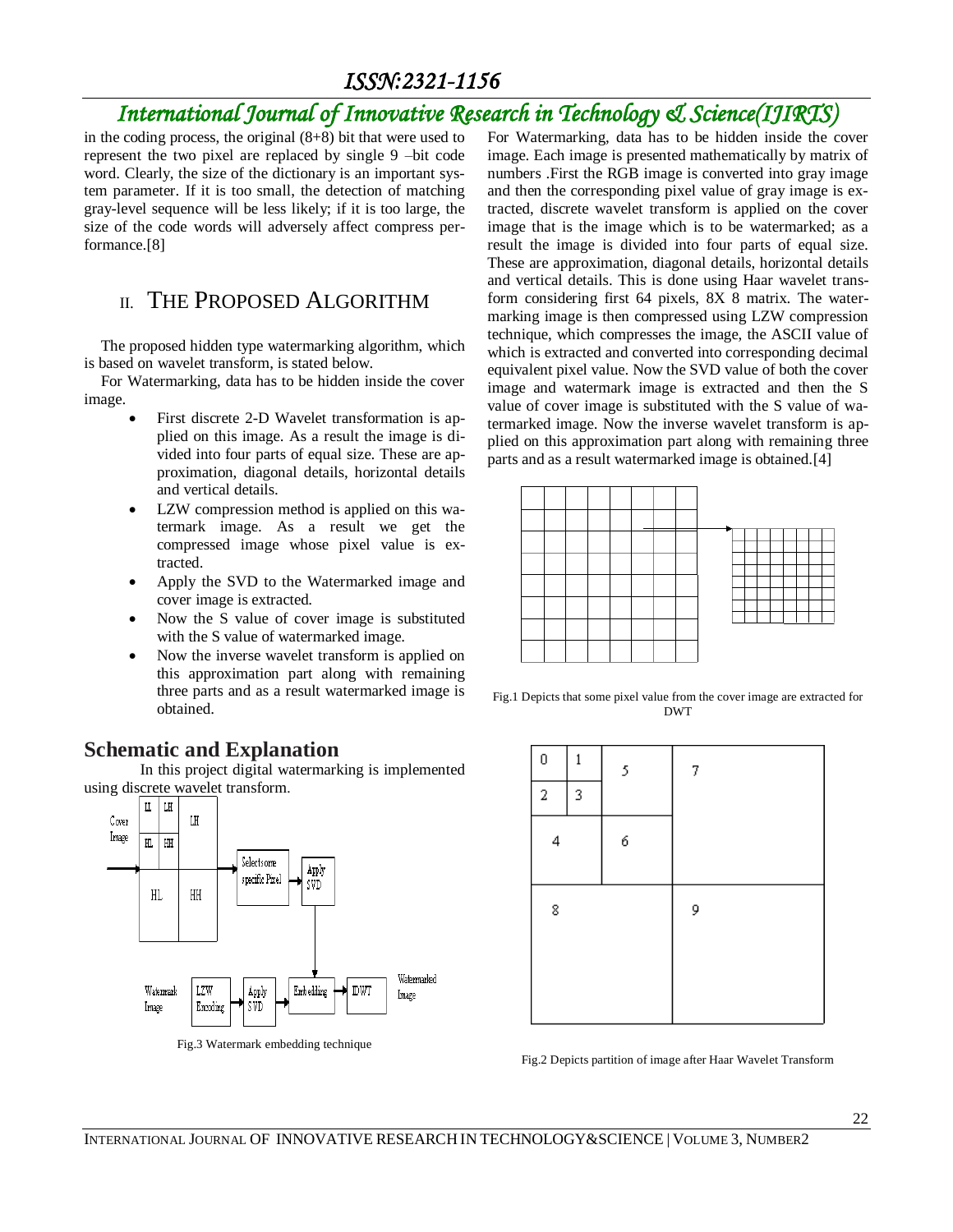*ISSN:2321-1156* 

## *International Journal of Innovative Research in Technology & Science(IJIRTS)*

| 111. INFAILLEN                                |
|-----------------------------------------------|
| Matlab Commands used:                         |
| $\bullet$ cd E:                               |
| The image was stored in E drive.              |
| $\bullet$ A=imread('parrot.jpg','jpg');       |
| Reading image named'parrot.jpg' from E drive. |
| $\bullet$ imshow $(A)$ ;                      |
| Display the image.                            |
| $\bullet$ B=rgb2 gray (A);                    |
| Convert the color image to gray image         |
| $\bullet$ imshow(B);                          |
| Display the image                             |
| • $B(1:8,1:8)$                                |
|                                               |
|                                               |



Fig. 4 Original Image

#### We get the first 64-bit pixel value

|  |  | 107 116 126 127 123 117 113 109 |  |  |
|--|--|---------------------------------|--|--|
|  |  | 113 118 122 120 118 116 116 115 |  |  |
|  |  | 117 116 114 111 110 112 116 119 |  |  |
|  |  | 117 111 107 106 107 109 114 117 |  |  |
|  |  | 118 111 109 114 117 115 113 114 |  |  |
|  |  | 123 117 118 129 134 125 116 114 |  |  |
|  |  | 128 123 127 141 147 134 119 113 |  |  |
|  |  | 131 124 129 145 151 137 119 112 |  |  |

#### **●** After Haar wavelet transform (Java Code)

| 119.4688 -4.5000 2.2813 -6.0313 0 1.6875 -4.0625 -1.0000                   |  |  |
|----------------------------------------------------------------------------|--|--|
| 0.3750 0.1563 0.8438 -0.7813 0.3750 0.4375 -0.3125 -0.2500                 |  |  |
| $-1.7188$ 0.5938 $-4.0000$ 2.1875 $-2.3750$ $-0.8750$ 1.6250 0.2500        |  |  |
| 4.1563 -4.5938 3.0625 -4.5000 1.8750 0.2500 -3.0000 -1.0000                |  |  |
| $1.1250 - 2.0000 - 2.6250 - 0.1250 - 1.0000 - 1.2500 - 0.2500 - 0.5000$    |  |  |
| $-2.5625$ $3.1875$ $-0.3750$ $1.7500$ $-0.7500$ $0.5000$ $1.5000$ $0.5000$ |  |  |
| 2.6250 -2.1250 1.5000 -2.0000 1.0000 0 -1.7500 -0.2500                     |  |  |
| $0.8125 - 0.9375$ $1.3750 - 1.5000$ $0.7500$ 0 $-0.7500$ $-0.2500$         |  |  |



Fig. 5 Image after Haar wavelet Transform

 $\bullet$  [U,S,V] = svd(B)

Apply SVD on the cover image, we get

| $U =$          |                |                  |                          |                  |                                    |                |           |
|----------------|----------------|------------------|--------------------------|------------------|------------------------------------|----------------|-----------|
| $-0.9984$      | 0.0532         | 0.0170           | 0.0030                   | $-0.0010$        | $-0.0005$                          | 0.0053         | 0.0023    |
| $-0.0037$      | $-0.0945$      | 0.1475           | 0.5517                   | $-0.1159$        | 0.3099                             | $-0.6701$      | 0.3262    |
| 0.0168         | 0.4426         | $-0.5222$        | 0.4155                   | 0.4945           | $-0.1832$                          | 0.1195         | 0.2570    |
| $-0.0396$      | $-0.7209$      | $-0.2186$        | 0.4328                   | 0.1485           | 0.1954                             | 0.3688         | $-0.2178$ |
| $-0.0093$      | 0.0817         | $-0.6976$        | $-0.0042$                | $-0.5453$        | 0.0046                             | $-0.2564$      | $-0.3788$ |
| 0.0236         | 0.3117         | 0.4010           | 0.4929                   | $-0.0217$        | $-0.2446$                          | 0.0185         | $-0.6617$ |
| $-0.0242$      | $-0.3427$      | $-0.0871$        | $-0.2185$                | 0.4906           | $-0.4581$                          | $-0.5643$      | $-0.2402$ |
| $-0.0082$      | $-0.2269$      | 0.0497           | 0.2119                   | $-0.4260$        | $-0.7500$                          | 0.1271         | 0.3755    |
|                |                |                  |                          |                  |                                    |                |           |
| $S =$          |                |                  |                          |                  |                                    |                |           |
| 120,0007       | $\theta$       | $\overline{0}$   | $\theta$                 | $\boldsymbol{0}$ | $\overline{0}$<br>$\boldsymbol{0}$ | $\overline{0}$ |           |
| $\theta$       | 10.5289        | 0                | $\theta$                 | 0                | $\mathbf{0}$<br>$\mathbf{0}$       | $\overline{0}$ |           |
| $\overline{0}$ | 0              | 5.1644           | 0                        | 0                | $\overline{0}$<br>$\mathbf{0}$     | 0              |           |
| $\overline{0}$ | 0              | $\overline{0}$   | 0.7612                   | $\mathbf{0}$     | $\overline{0}$<br>$\boldsymbol{0}$ | 0              |           |
| $\overline{0}$ | 0              | $\overline{0}$   | $\mathbf{0}$<br>0.5067   |                  | $\overline{0}$<br>$\mathbf{0}$     | $\overline{0}$ |           |
| $\overline{0}$ | $\overline{0}$ | $\boldsymbol{0}$ | $\theta$<br>$\mathbf{0}$ | 0.2972           | $\mathbf{0}$                       | $\theta$       |           |
| $\theta$       | $\theta$       | $\overline{0}$   | $\theta$<br>$\mathbf{0}$ | $\theta$         | 0.2186                             | 0              |           |
| $\theta$       | $\theta$       | $\overline{0}$   | $\theta$<br>$\Omega$     | $\mathbf{0}$     | $\theta$                           | 0.0403         |           |
|                |                |                  |                          |                  |                                    |                |           |
| $V =$          |                |                  |                          |                  |                                    |                |           |
| $-0.9968$      | 0.0730         | 0.0156           | $-0.0230$                | $-0.0172$        | $-0.0014$                          | 0.0029         | $-0.0000$ |
| 0.0403         | 0.4836         | 0.6685           | 0.2317                   | $-0.0472$        | $-0.2284$                          | $-0.4578$      | 0.0054    |
| $-0.0208$      | $-0.4838$      | 0.6199           | $-0.0976$                | $-0.0666$        | $-0.1586$                          | 0.4241         | $-0.4028$ |
| 0.0528         | 0.5268         | 0.0653           | $-0.6657$                | 0.1218           | 0.3186                             | 0.1438         | $-0.3677$ |
| $-0.0013$      | $-0.3102$      | 0.2387           | $-0.5169$                | $-0.4084$        | 0.2558                             | $-0.3205$      | 0.4946    |
| $-0.0141$      | $-0.0442$      | 0.3036           | 0.3190                   | 0.4397           | 0.7260                             | 0.1522         | 0.2454    |
| 0.0357         | 0.3755         | 0.0453           | 0.2021                   | $-0.6109$        | 0.0666                             | 0.6011         | 0.2756    |
| 0.0089         | 0.1006         | 0.1148           | $-0.2886$                | 0.4948           | $-0.4735$                          | 0.3204         | 0.5671    |

For the watermark image the image is first compressed using LZW Algorithm which compresses the image, we get corresponding ASCII value as output, the ASCII value of which is converted into decimal equivalent pixel value, denoted by W. The output is as follows:

| 32 | 112 | 88 | 88 | 32  | 112 | 96  | 32;  |
|----|-----|----|----|-----|-----|-----|------|
| 32 | 32  | 32 | 70 | 32  | 32  | 70  | 32:  |
| 32 | 32  | 32 | 48 | 32  | 32  | 32  | 13:  |
| 10 | 32  | 32 | 32 | 32  | 112 | 97  | 32:  |
| 32 | 32  | 32 | 80 | 120 | 32  | 32  | 102: |
| 32 | 32  | 73 | 32 | 32  | 42  | 32  | 32:  |
| 32 | 32  | 32 | 32 | 32  | 32  | 127 | 13:  |
| 20 | 48  | 32 | 32 | 49  | 32  | 32  | 96:  |
| 32 | 32  | 12 | 32 | 32  | 80  | 32  | 32:  |
| 13 | 46  | 32 | 32 | 9   | 32  | 32  | 13:  |
| 10 | 32  | 32 | 32 | 32  | 80  |     |      |
|    |     |    |    |     |     |     |      |

Applying SVD on this pixel values of watermark image, we get, [U,S,V]=svd(W)

 $U =$  -0.5507 -0.3480 -0.5476 -0.1144 -0.0320 0.3517 0.3137 0.1989 -0.3044 -0.0075 0.1991 -0.3693 -0.1628 0.2382 -0.7675 0.2429  $\begin{array}{cccccc} 0.0125 & -0.0949 & -0.3092 & -0.2852 & -0.0921 & -0.0306 & -0.8688 \\ -0.3205 & 0.1910 & 0.7508 & -0.2948 & -0.1839 & -0.1790 & -0.0745 \end{array}$  $-0.3726$  -0.3941 0.7314 0.1702 0.0101 -0.3693 -0.0555 0.3145 0.2054 -0.2661 0.0273 -0.2968 -0.1614 0.2759 -0.8288 -0.1588 0.1613  $\begin{array}{cccccccc} -0.3211 & -0.3047 & 0.7015 & -0.2683 & 0.3439 & -0.0613 & 0.3426 & -0.0216 \\ -0.2940 & 0.3839 & -0.0762 & 0.3051 & 0.6880 & 0.2890 & -0.1951 & -0.2690 \end{array}$  $-0.0762$   $0.3051$   $0.6880$